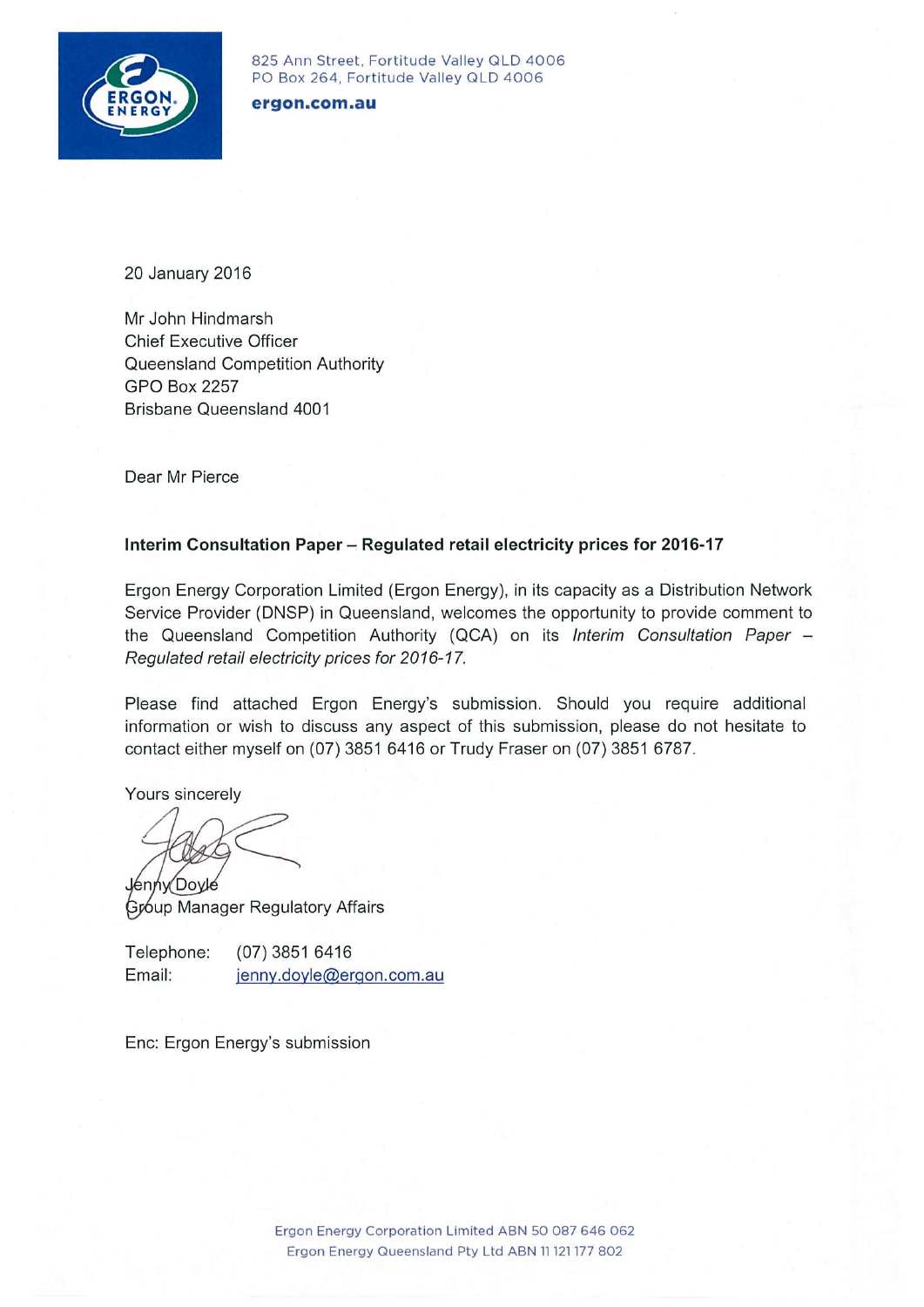

# Submission on the Regulated Retail Electricity Prices for 2016-17 – Interim Consultation Paper

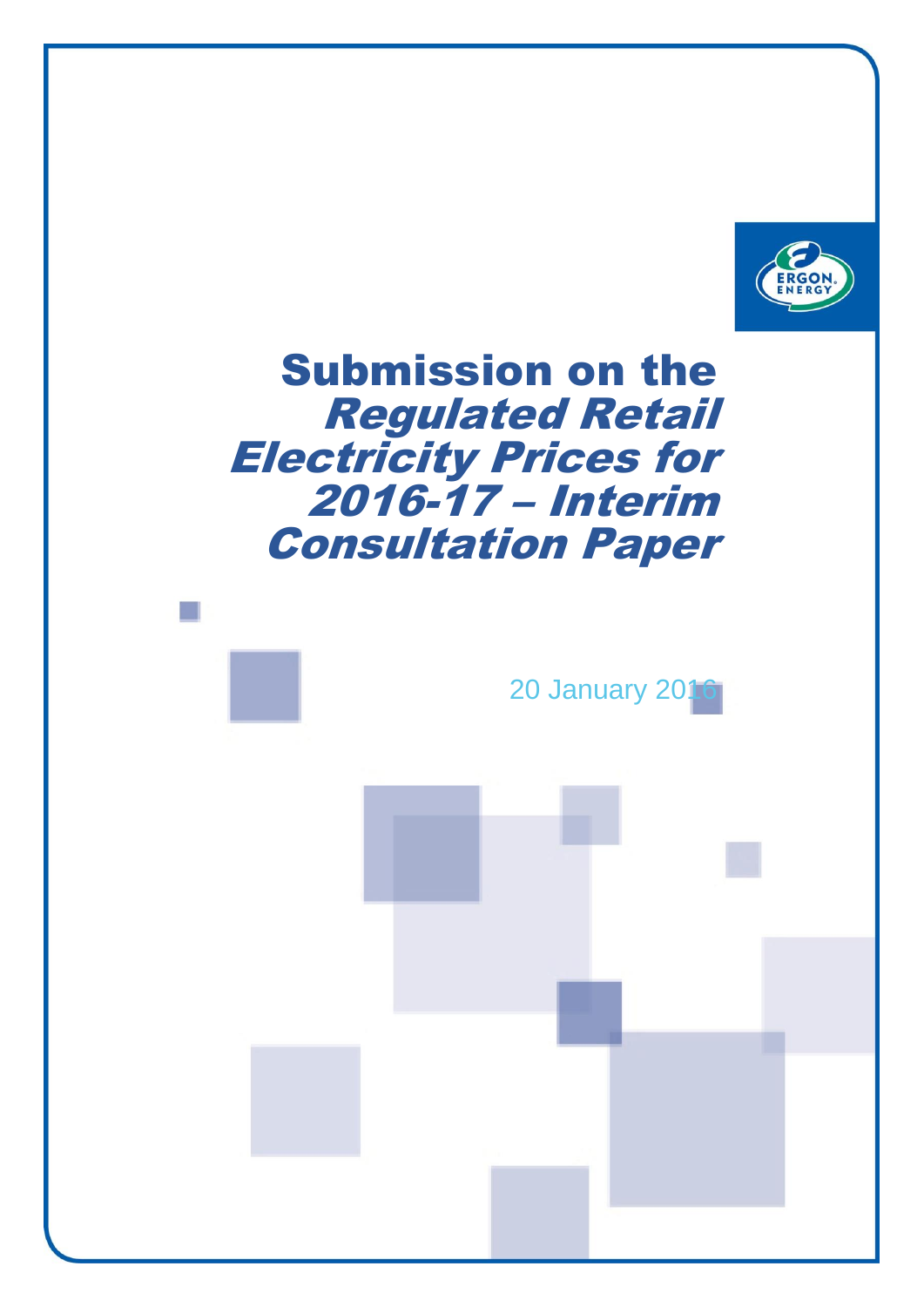## Submission on the Regulated Retail Electricity Prices for 2016-17 – Interim Consultation Paper

### Queensland Competition Authority

## 20 January 2016

This submission, which is available for publication, is made by:

Ergon Energy Corporation Limited

PO Box 264

FORTITUDE VALLEY QLD 4006

Enquiries or further communications should be directed to:

Jenny Doyle

Group Manager Regulatory Affairs

Ergon Energy Corporation Limited

Email: [jenny.doyle@ergon.com.au](mailto:jenny.doyle@ergon.com.au)

Phone: (07) 3851 6416

Mobile: 0427 156 897

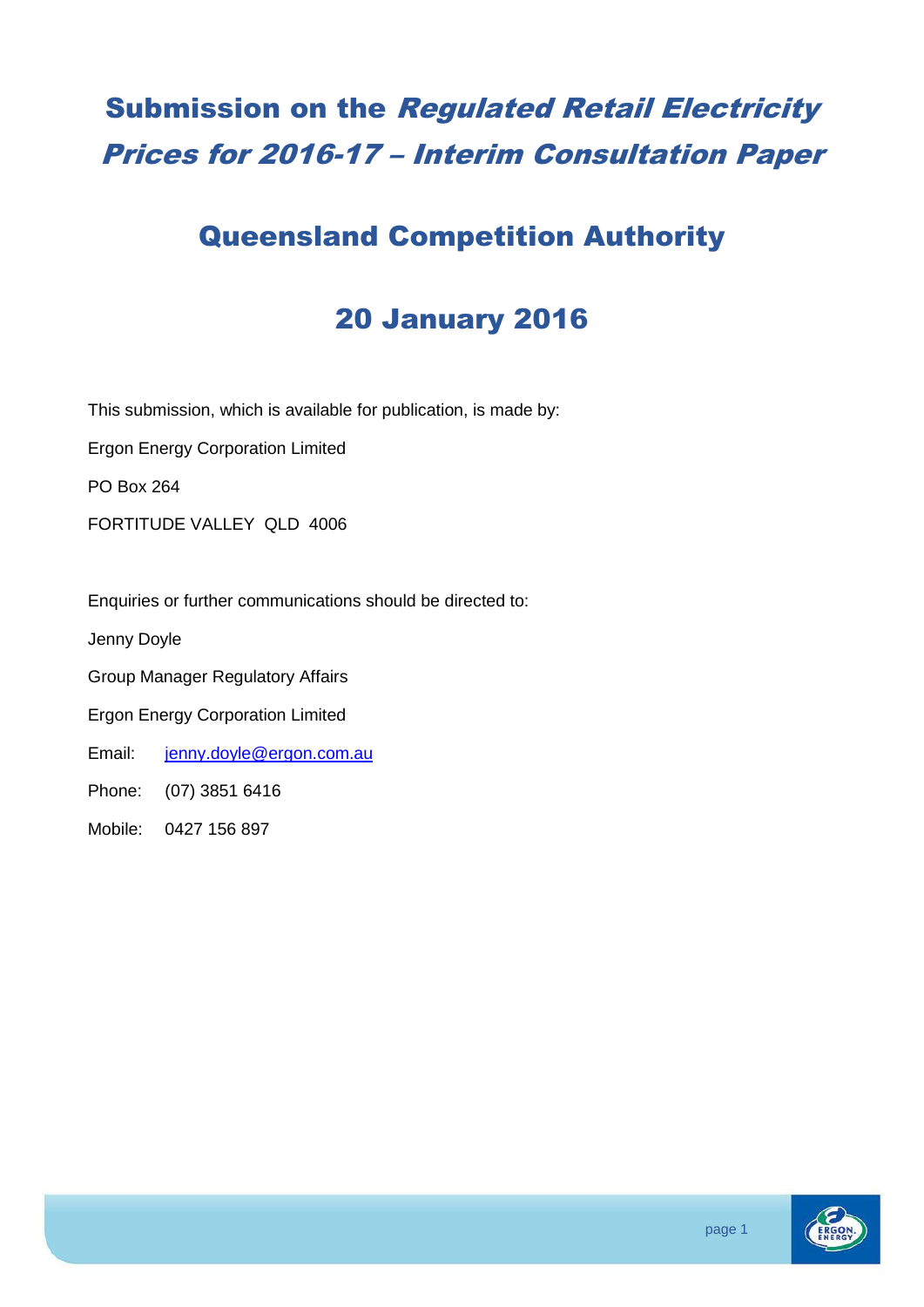### Introduction

Ergon Energy Corporation Limited (Ergon Energy), in its capacity as a Distribution Network Service Provider (DNSP) in Queensland, welcomes the opportunity to provide comment to the Queensland Competition Authority (QCA) on its *Regulated Retail Electricity Prices for 2016-17 – Interim Consultation Paper* (Consultation Paper).

Ergon Energy is supportive of the overall approach the QCA is taking to developing regulated retail tariffs for 2016-17, and in particular, Ergon Energy supports a move towards more cost reflective tariffs using Ergon Energy Distribution network tariff structures for all residential and small business customers.

In response to the QCA's invitation to provide comments on the Consultation Paper, Ergon Energy has focused on the questions presented in the Consultation Paper. However, Ergon Energy has also provided a number of specific comments below. Ergon Energy is available to discuss this submission or provide further detail regarding the issues raised, should the QCA require.

## Specific comments

### Description of our network tariff structures

On page 7 of the Consultation Paper, the QCA indicates that Ergon Energy's "*residential time-ofuse tariff structures comprise the same components as Energex (i.e. fixed charge, variable peak, shoulder and off-peak charges)…*" and our small business time-of-use tariffs include peak, shoulder and off-peak variable charges. This is not correct.

From 2016-17, our Seasonal Time-of-Use Energy (STOUE) tariffs for both residential and small to medium business customers will not have a shoulder charge. We proposed to consolidate the shoulder and peak energy charges (including time periods) into one peak energy charge. This simplifies the tariff for retailers and customers and is a natural progression from our 2015-16 STOUE tariffs, where the shoulder and peak rates were the same.

Further, in Table 2 (page 7) of the Consultation Paper, the QCA indicates that the off-peak charge for our Seasonal Time-of-Use Demand (STOUD) tariffs applies at all times in non-summer months. This is also not correct.

From 2016-17, the monthly demand charges, for both summer and non-summer months, are based on the average demand a customer places on the network in the daily demand window.

For business customers, the demand window is the half hours between 10am and 8pm on weekdays. For residential customers, the window is the half hours between 3pm and 9.30pm each day of the year.

We look at the highest four demand days in the month, determined by the average demand recorded in these daily windows. We apply the monthly demand rate to the average of these top four demand days.

In the non-summer months, a 3 kW floor also applies. This means the customer pays for 3 kW of demand or the average of their top four average daily days in the month, whichever is the greater.

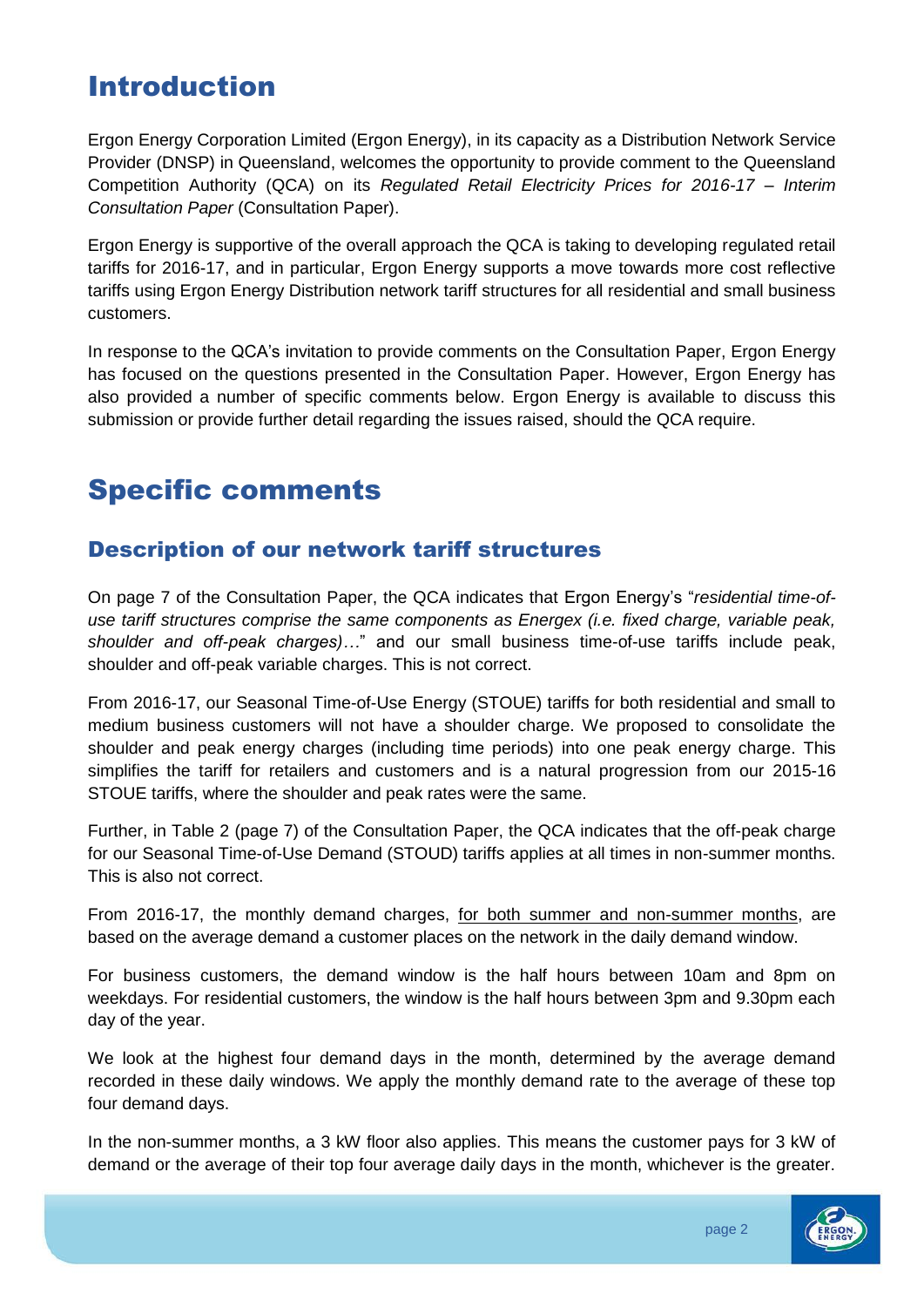This mechanism has allowed us to remove fixed charges (distribution) throughout the summer months.

Further information on our proposed network tariff structures for 2016-17 is provided in our Tariff Structure Statement (available at [https://www.ergon.com.au/network/network](https://www.ergon.com.au/network/network-management/network-pricing/network-tariff-strategy-consultation/2016-20-consultation-information)[management/network-pricing/network-tariff-strategy-consultation/2016-20-consultation](https://www.ergon.com.au/network/network-management/network-pricing/network-tariff-strategy-consultation/2016-20-consultation-information)[information\)](https://www.ergon.com.au/network/network-management/network-pricing/network-tariff-strategy-consultation/2016-20-consultation-information).

#### Unmetered tariffs

Ergon Energy would like to clarify that our fixed charge for unmetered supply tariffs is \$/day/device (Table 3 of the Consultation Paper).

#### New demand controlled tariff

As highlighted by the QCA on page 9 of the Consultation Paper, Ergon Energy is proposing to introduce a new controlled load tariff from 1 July 2016. If approved, the 'Demand Controlled' tariff will be available in conjunction with the Residential STOUD and, like our other controlled load tariffs, will consist of a fixed charge (\$/day) and an any time energy (volume) charge (\$/kWh).

This tariff will apply where a customer has agreed for load to be actively controlled by Ergon Energy to partially reduce demand at times of system peak, without significantly affecting the customer's use of the appliance. New products such as PeakSmart air-conditioning are supported by this tariff.

#### Access to Tariffs 12 and 22

If the Queensland Productivity Commission supports de-regulation in south east Queensland, Ergon Energy believes that Tariff 12 should be removed from the schedule of regulated tariffs as this tariff is currently only available to customers in Energex's distribution area.

Furthermore, Ergon Energy suggests that careful consideration is required for the timing of removal of Tariff 22 (currently accessible to all small business customers across Queensland). Ergon Energy suggests the QCA take into consideration the number of customers in our distribution area accessing this tariff and the customer impact of moving to an alternative tariff. Ergon Energy understands that moving our customers off this tariff will require changing out approximately 7,000 meters, which is estimated to be a 6 month program. We also note that this tariff is currently expected to be phased out no later than 30 June 2017 and is not available to new customers. As such, Ergon Energy supports maintaining the current transition period and current eligibility requirements which restrict new customers from accessing this tariff.

### Reference to 'flat' tariffs

Ergon Energy notes that the QCA refers to flat rate tariffs throughout the Consultation Paper (e.g. bottom of page 3). This should be volume-based tariffs. Our inclining block tariff (IBT), which is compared under Tariff 11, is not a flat rate.

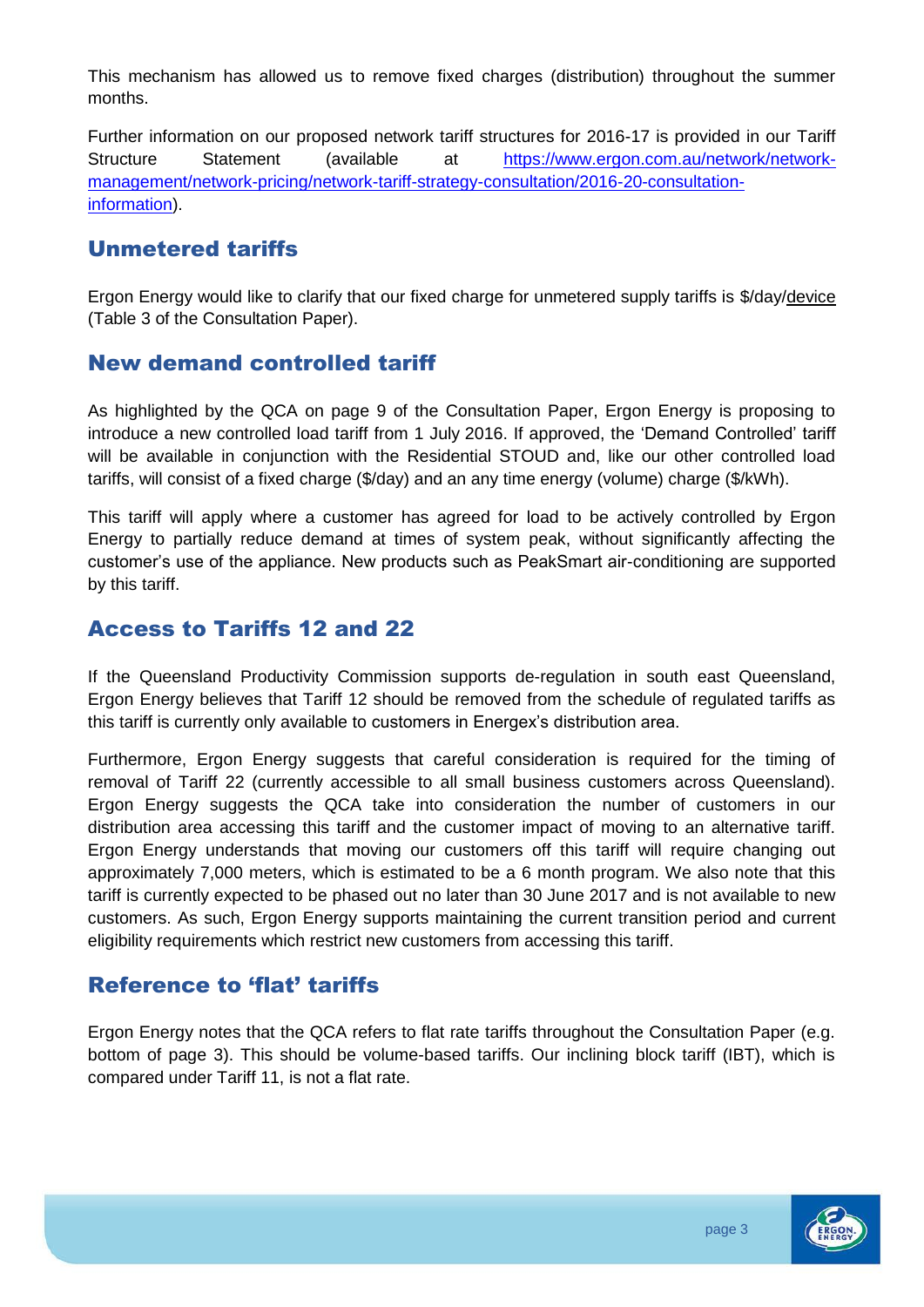### Table of detailed comments

| <b>Question(s)</b>                              |                                                                                                                                                                                                                                                              | <b>Ergon Energy Response</b>                                                                                                                                                                                                                                                                                                                                                                                                                                                                                                                                                              |
|-------------------------------------------------|--------------------------------------------------------------------------------------------------------------------------------------------------------------------------------------------------------------------------------------------------------------|-------------------------------------------------------------------------------------------------------------------------------------------------------------------------------------------------------------------------------------------------------------------------------------------------------------------------------------------------------------------------------------------------------------------------------------------------------------------------------------------------------------------------------------------------------------------------------------------|
| Legislative requirements and pricing approaches |                                                                                                                                                                                                                                                              |                                                                                                                                                                                                                                                                                                                                                                                                                                                                                                                                                                                           |
| 1.                                              | For residential and small business customers, should we<br>maintain the 2015-16 approach, which is to keep notified<br>prices at south east Queensland levels, but use Ergon<br>Distribution's tariff structures for time-of-use and demand<br>tariffs? Why? | Ergon Energy's ultimate preference is that the network component of all<br>regulated retail tariffs (except transitional tariffs) be based on the cost to supply<br>customers across regional Queensland. Our network tariffs have been<br>specifically tailored to reflect our network conditions and cost drivers. As such,<br>they should be reflected in retail prices.                                                                                                                                                                                                               |
|                                                 |                                                                                                                                                                                                                                                              | However, we recognise the limitations faced by the QCA in determining<br>regulated retail prices - namely, the current Uniform Tariff Policy. Further, we<br>are conscious of the impacts on residential and business customers from<br>passing through real costs.                                                                                                                                                                                                                                                                                                                       |
|                                                 |                                                                                                                                                                                                                                                              | Therefore, for residential and small business customers, we support the third<br>option proposed by the QCA in its Consultation Paper. That is, all residential and<br>small business tariffs should be based on our network tariff structures. We agree<br>this would be a further step towards improving cost reflectivity, as IBTs better<br>reflect costs when compared to flat energy based tariffs. However,<br>notwithstanding this, we acknowledge there would be a need to implement<br>appropriate transitional arrangements to enable this to occur in an efficient<br>manner. |
|                                                 |                                                                                                                                                                                                                                                              | In determining the price levels for the time-of-use and demand tariffs, the QCA<br>needs to carefully consider the incentives for customers to move from the non-<br>time-of-use tariffs to our newer tariff offerings. For example, we found that the<br>Tariff 14 rates determined by the QCA in 2015-16 did not provide a sufficient<br>differential between peak and off-peak demand. Ergon Energy would be keen to<br>discuss this with the QCA further.                                                                                                                             |
|                                                 |                                                                                                                                                                                                                                                              | Ergon Energy is happy to work closely with the QCA to ensure this relativity is<br>maintained despite the use of Energex's network charges.                                                                                                                                                                                                                                                                                                                                                                                                                                               |
|                                                 |                                                                                                                                                                                                                                                              | In relation to load control tariffs, Ergon Energy believes that consideration should<br>be given to the underlying network tariffs in determining which network tariff<br>structure to use. In relation to the new demand controlled tariffs some aspects of<br>these tariffs are currently unknown. Therefore in the absence of sufficient                                                                                                                                                                                                                                               |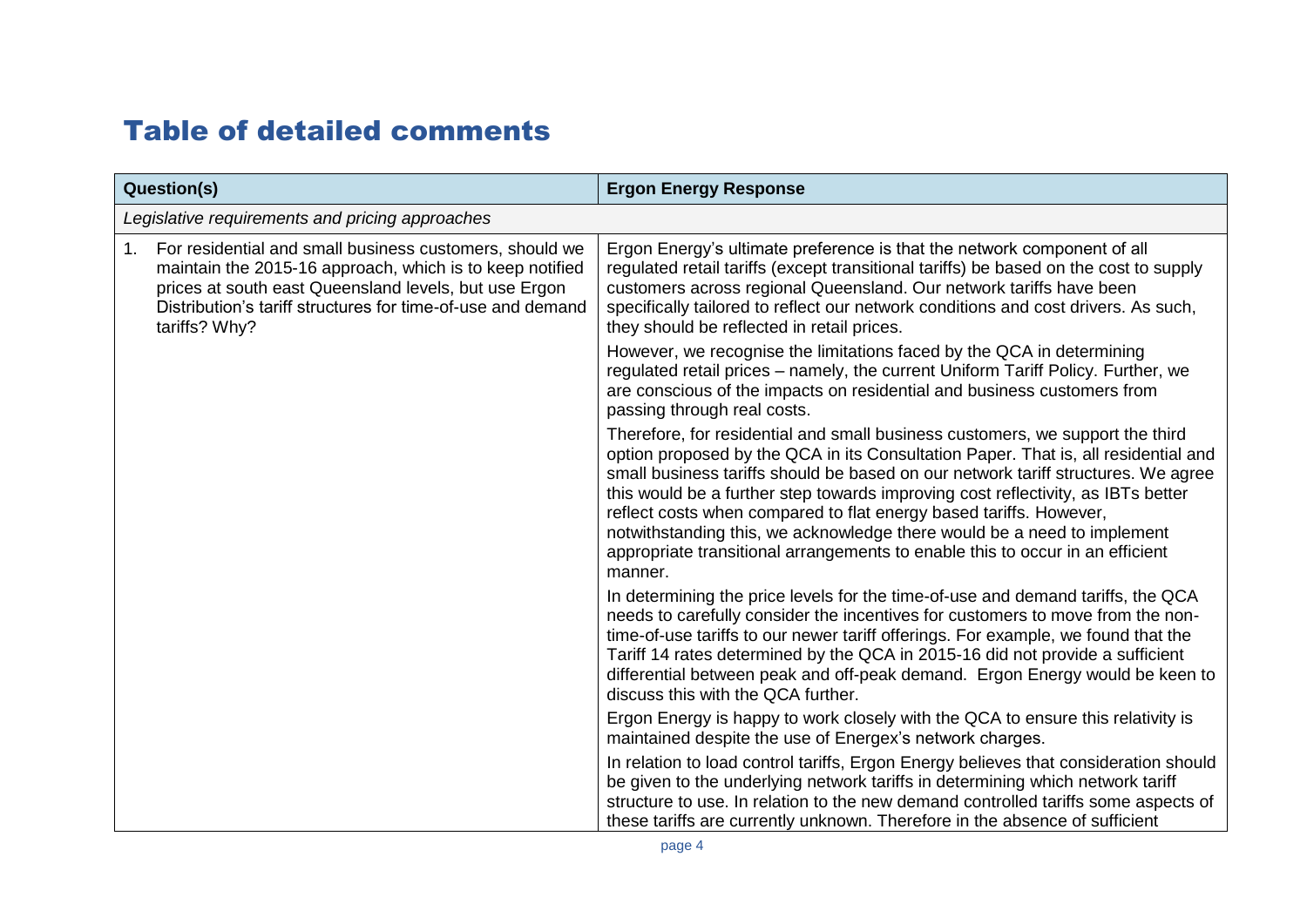|                |                                                                                                                                                  | information it is suggested that as a temporary measure the retail tariff should be<br>based on the underlying Energex structure and rates. However, any terms and<br>conditions that Ergon Energy applies to its network demand controlled tariff<br>should also apply to the retail tariff.                                                                                                                                                         |
|----------------|--------------------------------------------------------------------------------------------------------------------------------------------------|-------------------------------------------------------------------------------------------------------------------------------------------------------------------------------------------------------------------------------------------------------------------------------------------------------------------------------------------------------------------------------------------------------------------------------------------------------|
| $\overline{2}$ | For large business customers, should we maintain the<br>2015-16 approach, which is to base notified prices on<br>regional Queensland costs? Why? | Ergon Energy agrees that the 2015-16 approach of basing regulated retail tariffs<br>for large businesses and public lighting customers on our network tariffs should<br>be maintained. This is because basing these tariffs on Ergon Energy's network<br>tariffs will send appropriate cost-reflective signals to customers about their use of<br>the network, thereby promoting efficiency in capital expenditure and improved<br>asset utilisation. |
|                |                                                                                                                                                  | However, we note that our Standard Asset Customer (SAC) Large Demand High<br>Voltage tariff will continue to be phased out in 2016-17. This tariff will only be<br>available in the East Zone and is not available to new customers. This tariff is<br>currently used by the QCA to establish prices for Tariffs 47 and 48.                                                                                                                           |
|                |                                                                                                                                                  | In the context of this phasing out, the QCA may wish to consider amending the<br>eligibility requirements for Tariff 47 (i.e. not available to new customers from<br>1 July 2016).                                                                                                                                                                                                                                                                    |
|                |                                                                                                                                                  | Further, we recommend the QCA adopt one of our Connection Asset Customer<br>(CAC) any time demand tariffs to establish prices for Tariff 48. Or alternatively<br>develop retail prices for all four any time demand tariffs. Our any time demand<br>tariffs include:                                                                                                                                                                                  |
|                |                                                                                                                                                  | CAC 22/11 kV Line<br>CAC 22/11 kV Bus<br>CAC 33 kV<br>CAC 66 kV                                                                                                                                                                                                                                                                                                                                                                                       |
|                |                                                                                                                                                  | Further, Ergon Energy has three STOUD tariffs for CACs:<br>STOUD CAC 22/11 kV Line<br>STOUD CAC 22/11 kV Bus<br>STOUD CAC Higher Voltage (66/33kV).                                                                                                                                                                                                                                                                                                   |
|                |                                                                                                                                                  | We believe that a corresponding regulated retail tariff should be available to non-<br>market customers so that they can access the STOUD tariffs.                                                                                                                                                                                                                                                                                                    |
|                |                                                                                                                                                  | Finally, we note that from 1 July 2016, our CAC tariffs will be subject to an<br>excess reactive power (excess kVAr) charge. This charge reinforces the price<br>signal introduced by the kVA tariff in 2015-16, which encourages customers to<br>improve their power factor and reduce their usage of network capacity. Ergon                                                                                                                        |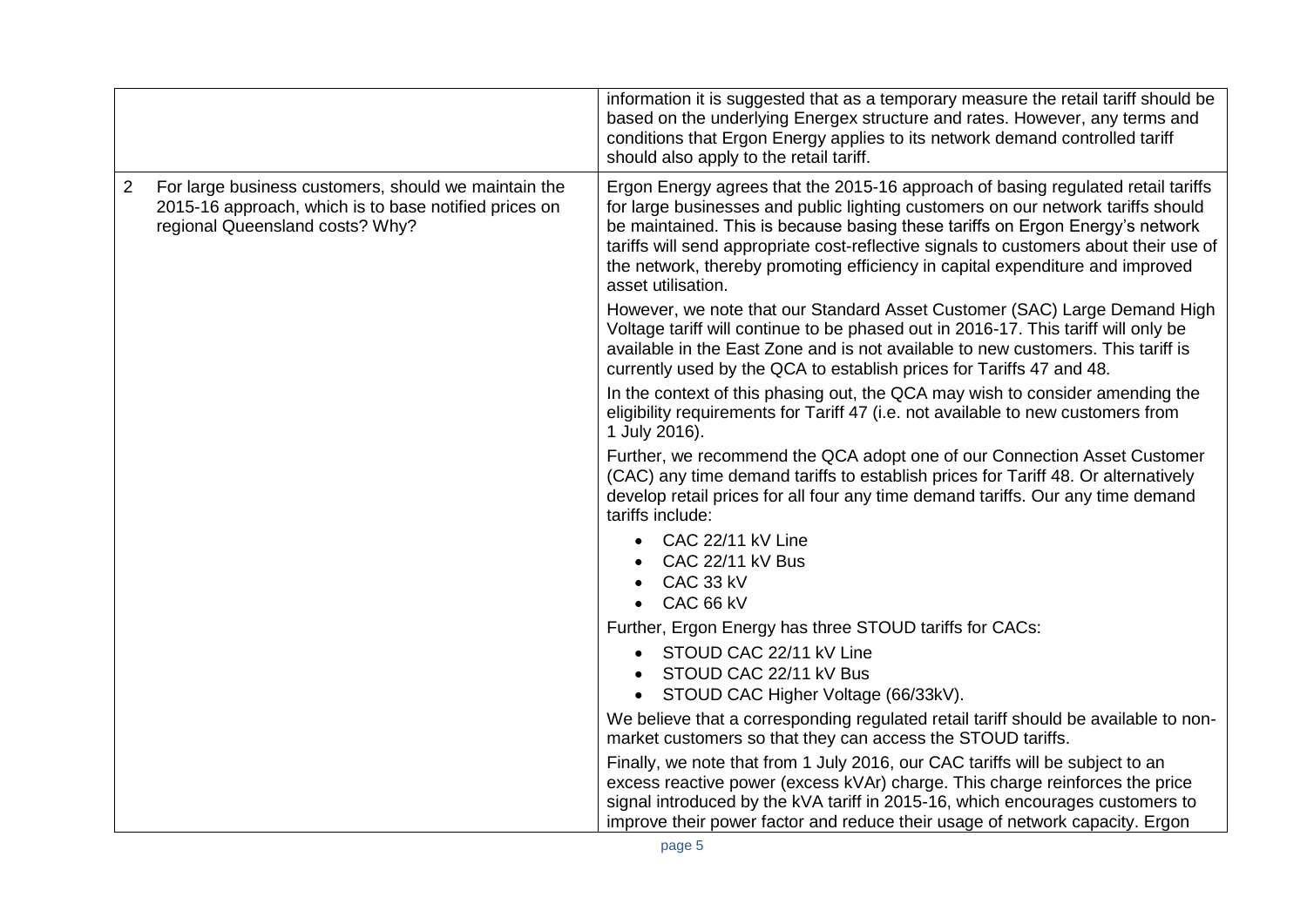|                     |                                                                                                                                                                                                                                                             | Energy wrote to our major customers in December 2015 and advised them of<br>their permissible excess kVAr and whether we expect the excess kVAr charge<br>would apply to them in 2016-17 (assuming similar behaviour to 2014-15).                                                  |
|---------------------|-------------------------------------------------------------------------------------------------------------------------------------------------------------------------------------------------------------------------------------------------------------|------------------------------------------------------------------------------------------------------------------------------------------------------------------------------------------------------------------------------------------------------------------------------------|
|                     |                                                                                                                                                                                                                                                             | If regulated retail tariffs based on CAC tariffs are introduced, we consider the<br>excess kVAr charge should be included as a retail charging element.                                                                                                                            |
|                     |                                                                                                                                                                                                                                                             | We are happy to work with the QCA on possible options for incorporating the<br>above tariffs (including structures) into the Notified Prices.                                                                                                                                      |
| Network costs       |                                                                                                                                                                                                                                                             |                                                                                                                                                                                                                                                                                    |
|                     | Should we use Energex's tariff structures as the basis for<br>retail tariffs for residential and small business<br>customers?                                                                                                                               | Ergon Energy does not support the continued use of Energex's tariff structures<br>as the basis for retail tariffs for residential and small business customers subject<br>to the comments above.                                                                                   |
| $\overline{2}$      | Alternatively, should we use Ergon Distribution's tariff<br>structures for some or all retail tariffs for residential and<br>small business customers? If so, how should Ergon<br>Distribution tariffs be adjusted to reflect the uniform tariff<br>policy? | Ergon Energy supports the use of our network tariff structures for all retail tariffs<br>for residential and small business customers subject to the comments above.                                                                                                               |
| 3                   | Should we use Ergon Distribution's tariff structures as<br>the basis for retail tariffs for large business, and street<br>lighting customers?                                                                                                               | Ergon Energy supports the continued use of Ergon Energy's tariff structures as<br>the basis for retail tariffs for large business and public lighting customers. Refer<br>to response above.                                                                                       |
| 4                   | Are there any other issues we should consider?                                                                                                                                                                                                              | Ergon Energy suggests that monthly plan tariffs be considered as a more easily<br>understood retail tariff (similar to a mobile phone plan), which could be structured<br>over the top of the Ergon Energy 'N'. Please refer to Appendix A for further detail<br>on these tariffs. |
| <b>Energy costs</b> |                                                                                                                                                                                                                                                             |                                                                                                                                                                                                                                                                                    |
| 1                   | Is there any new information available to suggest<br>alternative approaches to those used in the 2015-16<br>determination might be more appropriate?                                                                                                        | Nil comment.                                                                                                                                                                                                                                                                       |
| $\overline{2}$      | What improvements could be made to the current<br>approaches?                                                                                                                                                                                               | Nil comment.                                                                                                                                                                                                                                                                       |
| 3                   | Should prudential capital costs be removed from retail<br>operating costs and accounted for as part of energy<br>costs?                                                                                                                                     | Nil comment.                                                                                                                                                                                                                                                                       |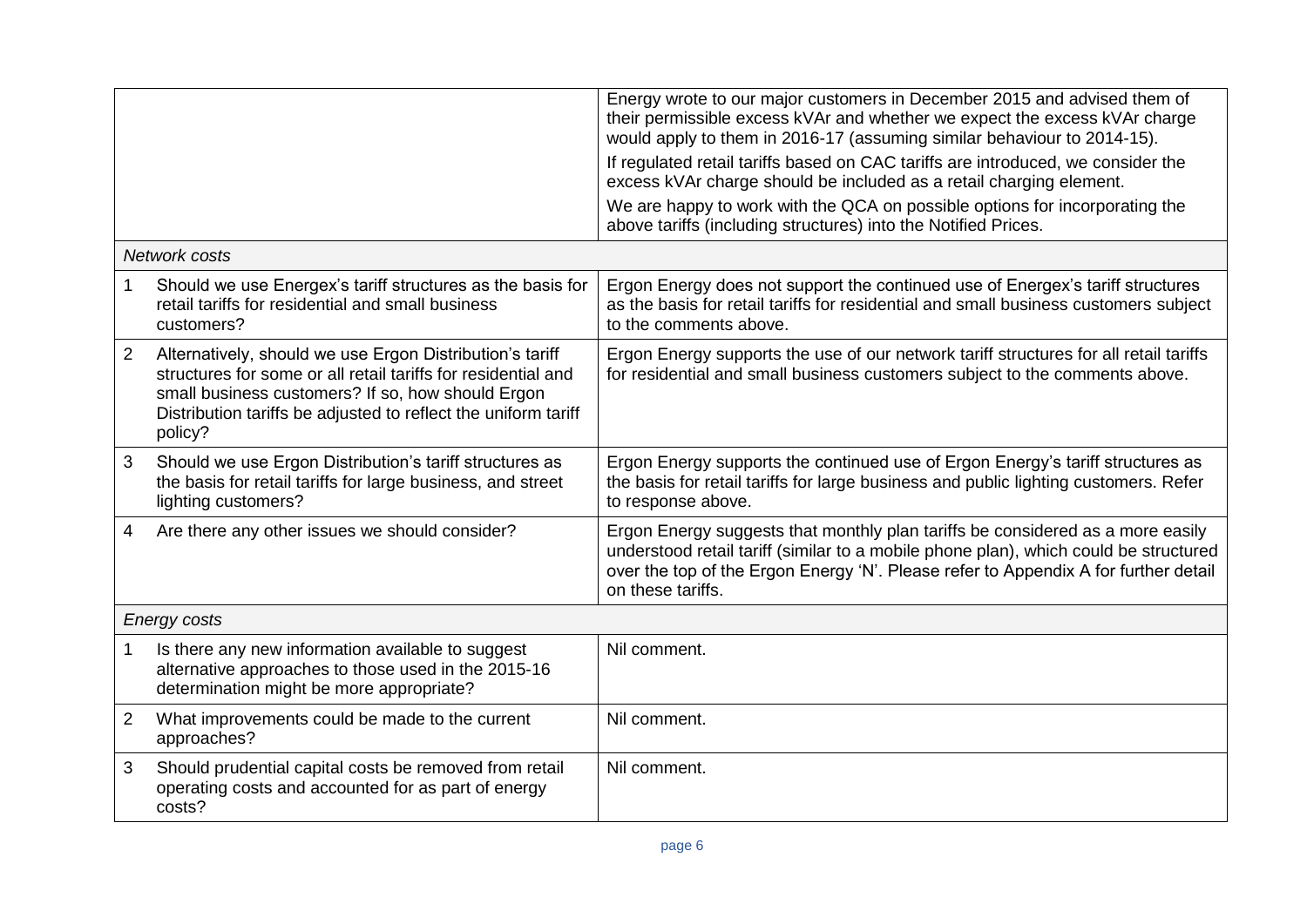| 4              | Are there any other issues we should consider when<br>estimating energy costs?                                                                            | Nil comment. |
|----------------|-----------------------------------------------------------------------------------------------------------------------------------------------------------|--------------|
|                | <b>Retail costs</b>                                                                                                                                       |              |
| 1              | Is the QCA's current definition of a representative retailer<br>appropriate?                                                                              | Nil comment. |
| $\overline{2}$ | Are there any alternative definitions the QCA should<br>consider?                                                                                         | Nil comment. |
| 3              | Are ACIL Allen's proposed methods appropriate for<br>estimating efficient ROC allowances?                                                                 | Nil comment. |
| 4              | Are there any alternative estimation methods the QCA<br>and ACIL Allen should consider?                                                                   | Nil comment. |
| 5              | What costs should be considered as part of the ROC<br>allowance? What costs should be excluded and why?                                                   | Nil comment. |
| 6              | Are large and very large customers more costly to serve<br>than small customers? If so, why?                                                              | Nil comment. |
| 7              | Should the QCA continue to apply a different ROC<br>allowance for large and very large customers?                                                         | Nil comment. |
| 8              | Is ACIL Allen's approach to estimating large customer<br>ROC allowances appropriate? Are there any other<br>estimation methods that should be considered? | Nil comment. |
| 9              | Is the QCA's approach to applying ROC to retail tariffs<br>appropriate? Are there any other approaches we should<br>consider?                             | Nil comment. |
| 10             | Should the ROC allowance apply to fixed or variable<br>component of retail tariffs or some combination of the<br>two?                                     | Nil comment. |
| 11             | How should the QCA update the efficient ROC allowance<br>from year to year?                                                                               | Nil comment. |
| 12             | How often should the QCA conduct a comprehensive<br>review/re-estimation of the ROC allowance?                                                            | Nil comment. |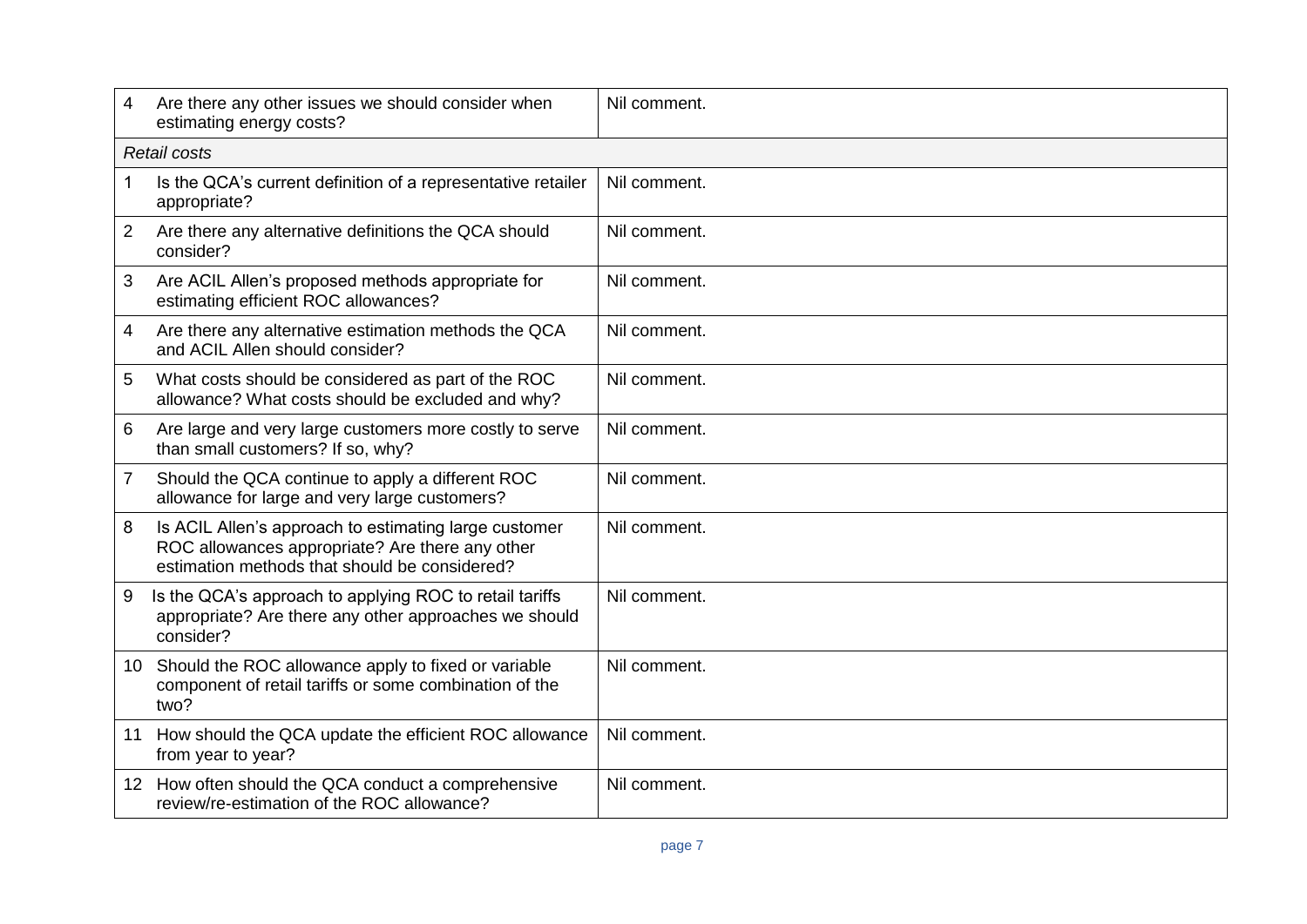|                 | Is ACIL Allen's proposed approach to estimating retail<br>margins appropriate?                                                                           | Nil comment. |
|-----------------|----------------------------------------------------------------------------------------------------------------------------------------------------------|--------------|
| 14              | Are there any other methods to consider for estimating<br>retail margins?                                                                                | Nil comment. |
|                 | 15 What risks should be compensated for through the<br>margin, and what risks should not?                                                                | Nil comment. |
| 16              | Is the way we have previously applied the margin to retail<br>tariffs still appropriate?                                                                 | Nil comment. |
| 17 <sup>2</sup> | Are there any other approaches the QCA should<br>consider?                                                                                               | Nil comment. |
| Other issues    |                                                                                                                                                          |              |
| 1               | Should headroom continue to be included in notified<br>prices for residential and small business customers?<br>Why?                                      | Nil comment. |
| 2               | Should headroom continue to be included in notified<br>prices for large business customers? If so, at what level?<br>If not, why not?                    | Nil comment. |
| 3               | What other issues should we consider in relation to<br>competition and headroom?                                                                         | Nil comment. |
| 4               | Should we allow for any pass-through of SRES under- or<br>over-recoveries incurred during 2015-16 into 2016-17<br>notified prices?                       | Nil comment. |
| 5               | Should tariff 41 be removed from the tariff schedule?                                                                                                    | Nil comment. |
| 6               | Is there any new information that suggests the overall<br>approach we propose to take for transitional and<br>obsolete tariffs is no longer appropriate? | Nil comment. |
| 7               | What other issues should we consider (please provide<br>supporting evidence where possible)?                                                             | Nil comment. |